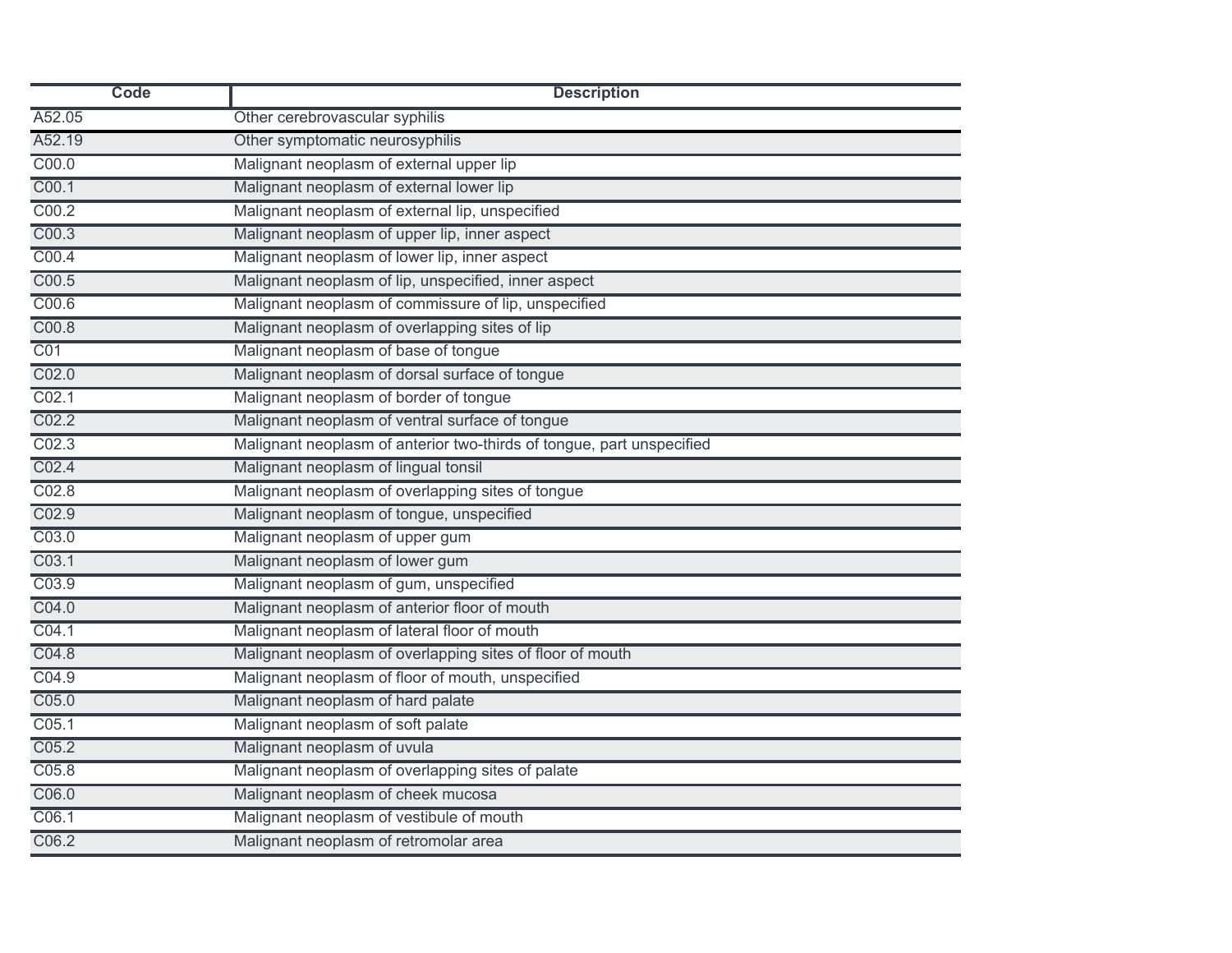| C06.89             | Malignant neoplasm of overlapping sites of other parts of mouth |
|--------------------|-----------------------------------------------------------------|
| $\overline{CO6.9}$ | Malignant neoplasm of mouth, unspecified                        |
| $\overline{C07}$   | Malignant neoplasm of parotid gland                             |
| $\overline{CO8.0}$ | Malignant neoplasm of submandibular gland                       |
| $\overline{CO8.1}$ | Malignant neoplasm of sublingual gland                          |
| $\overline{C08.9}$ | Malignant neoplasm of major salivary gland, unspecified         |
| $\overline{CO9.0}$ | Malignant neoplasm of tonsillar fossa                           |
| $\overline{C09.1}$ | Malignant neoplasm of tonsillar pillar (anterior) (posterior)   |
| $\overline{CO9.8}$ | Malignant neoplasm of overlapping sites of tonsil               |
| C10.0              | Malignant neoplasm of vallecula                                 |
| $C$ 10.1           | Malignant neoplasm of anterior surface of epiglottis            |
| C10.2              | Malignant neoplasm of lateral wall of oropharynx                |
| $\overline{C10.3}$ | Malignant neoplasm of posterior wall of oropharynx              |
| $\overline{C10.4}$ | Malignant neoplasm of branchial cleft                           |
| $\overline{C10.8}$ | Malignant neoplasm of overlapping sites of oropharynx           |
| $\overline{C10.9}$ | Malignant neoplasm of oropharynx, unspecified                   |
| C11.0              | Malignant neoplasm of superior wall of nasopharynx              |
| C11.1              | Malignant neoplasm of posterior wall of nasopharynx             |
| C11.2              | Malignant neoplasm of lateral wall of nasopharynx               |
| $\overline{C11.3}$ | Malignant neoplasm of anterior wall of nasopharynx              |
| C11.8              | Malignant neoplasm of overlapping sites of nasopharynx          |
| C11.9              | Malignant neoplasm of nasopharynx, unspecified                  |
| $\overline{C12}$   | Malignant neoplasm of pyriform sinus                            |
| C13.0              | Malignant neoplasm of postcricoid region                        |
| $\overline{C13.1}$ | Malignant neoplasm of aryepiglottic fold, hypopharyngeal aspect |
| $\overline{C13.2}$ | Malignant neoplasm of posterior wall of hypopharynx             |
| $\overline{C13.8}$ | Malignant neoplasm of overlapping sites of hypopharynx          |
| $\overline{C13.9}$ | Malignant neoplasm of hypopharynx, unspecified                  |
| $\overline{C33}$   | Malignant neoplasm of trachea                                   |
| C69.01             | Malignant neoplasm of right conjunctiva                         |
| C69.02             | Malignant neoplasm of left conjunctiva                          |
| C69.11             | Malignant neoplasm of right cornea                              |
| C69.12             | Malignant neoplasm of left cornea                               |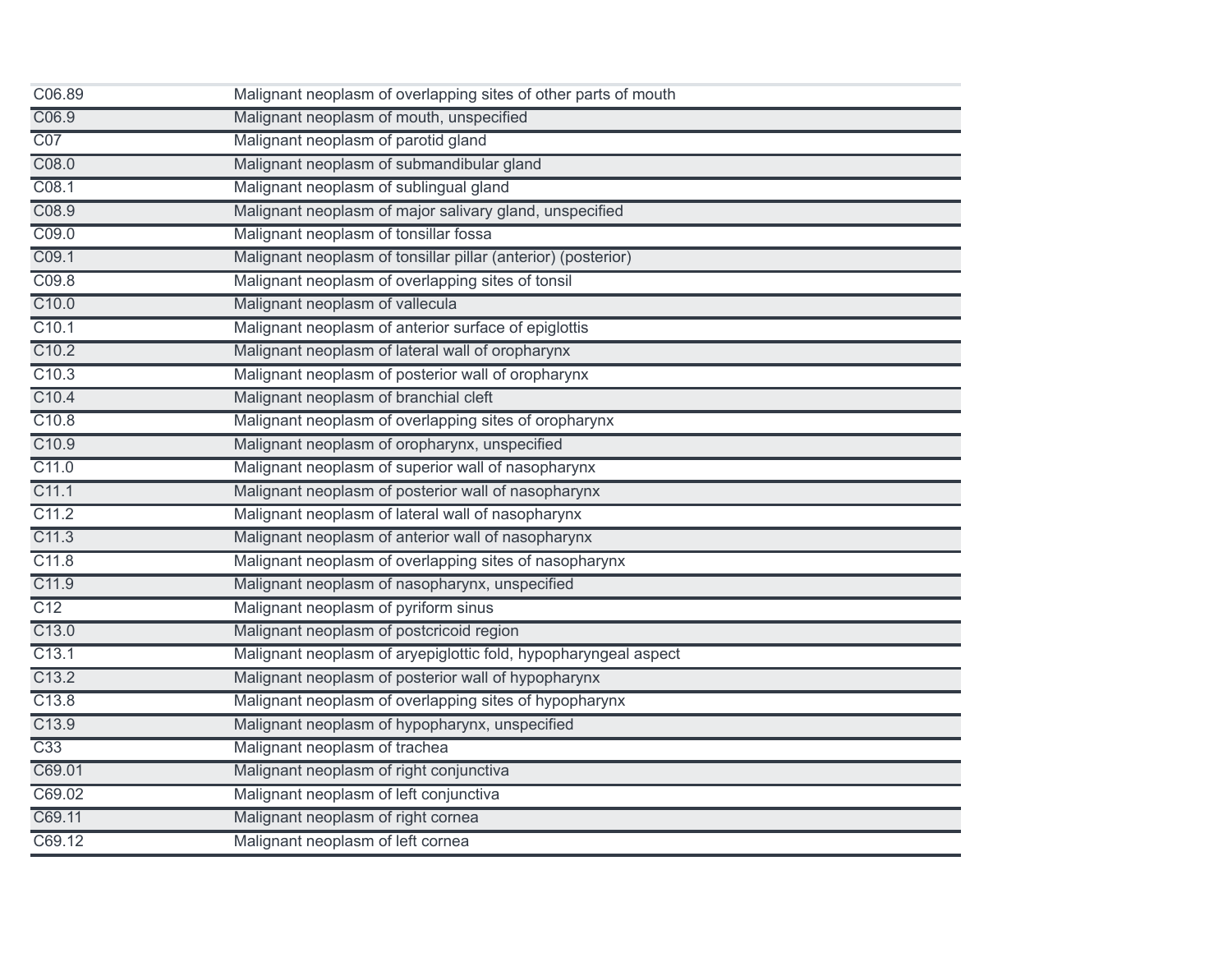| C69.21              | Malignant neoplasm of right retina                              |
|---------------------|-----------------------------------------------------------------|
| C69.22              | Malignant neoplasm of left retina                               |
| C69.31              | Malignant neoplasm of right choroid                             |
| C69.32              | Malignant neoplasm of left choroid                              |
| C69.41              | Malignant neoplasm of right ciliary body                        |
| C69.42              | Malignant neoplasm of left ciliary body                         |
| $\overline{C69.51}$ | Malignant neoplasm of right lacrimal gland and duct             |
| C69.52              | Malignant neoplasm of left lacrimal gland and duct              |
| C69.61              | Malignant neoplasm of right orbit                               |
| $\overline{C69.62}$ | Malignant neoplasm of left orbit                                |
| C69.81              | Malignant neoplasm of overlapping sites of right eye and adnexa |
| C69.82              | Malignant neoplasm of overlapping sites of left eye and adnexa  |
| C70.0               | Malignant neoplasm of cerebral meninges                         |
| $\overline{C70.9}$  | Malignant neoplasm of meninges, unspecified                     |
| C71.0               | Malignant neoplasm of cerebrum, except lobes and ventricles     |
| C71.1               | Malignant neoplasm of frontal lobe                              |
| $\overline{C71.2}$  | Malignant neoplasm of temporal lobe                             |
| C71.3               | Malignant neoplasm of parietal lobe                             |
| C71.4               | Malignant neoplasm of occipital lobe                            |
| C71.5               | Malignant neoplasm of cerebral ventricle                        |
| C71.6               | Malignant neoplasm of cerebellum                                |
| C71.7               | Malignant neoplasm of brain stem                                |
| C71.8               | Malignant neoplasm of overlapping sites of brain                |
| C71.9               | Malignant neoplasm of brain, unspecified                        |
| C75.1               | Malignant neoplasm of pituitary gland                           |
| $\overline{C75.2}$  | Malignant neoplasm of craniopharyngeal duct                     |
| $\overline{C75.3}$  | Malignant neoplasm of pineal gland                              |
| $\overline{C75.4}$  | Malignant neoplasm of carotid body                              |
| C75.5               | Malignant neoplasm of aortic body and other paraganglia         |
| C79.31              | Secondary malignant neoplasm of brain                           |
| C79.32              | Secondary malignant neoplasm of cerebral meninges               |
| C79.49              | Secondary malignant neoplasm of other parts of nervous system   |
| D <sub>18.02</sub>  | Hemangioma of intracranial structures                           |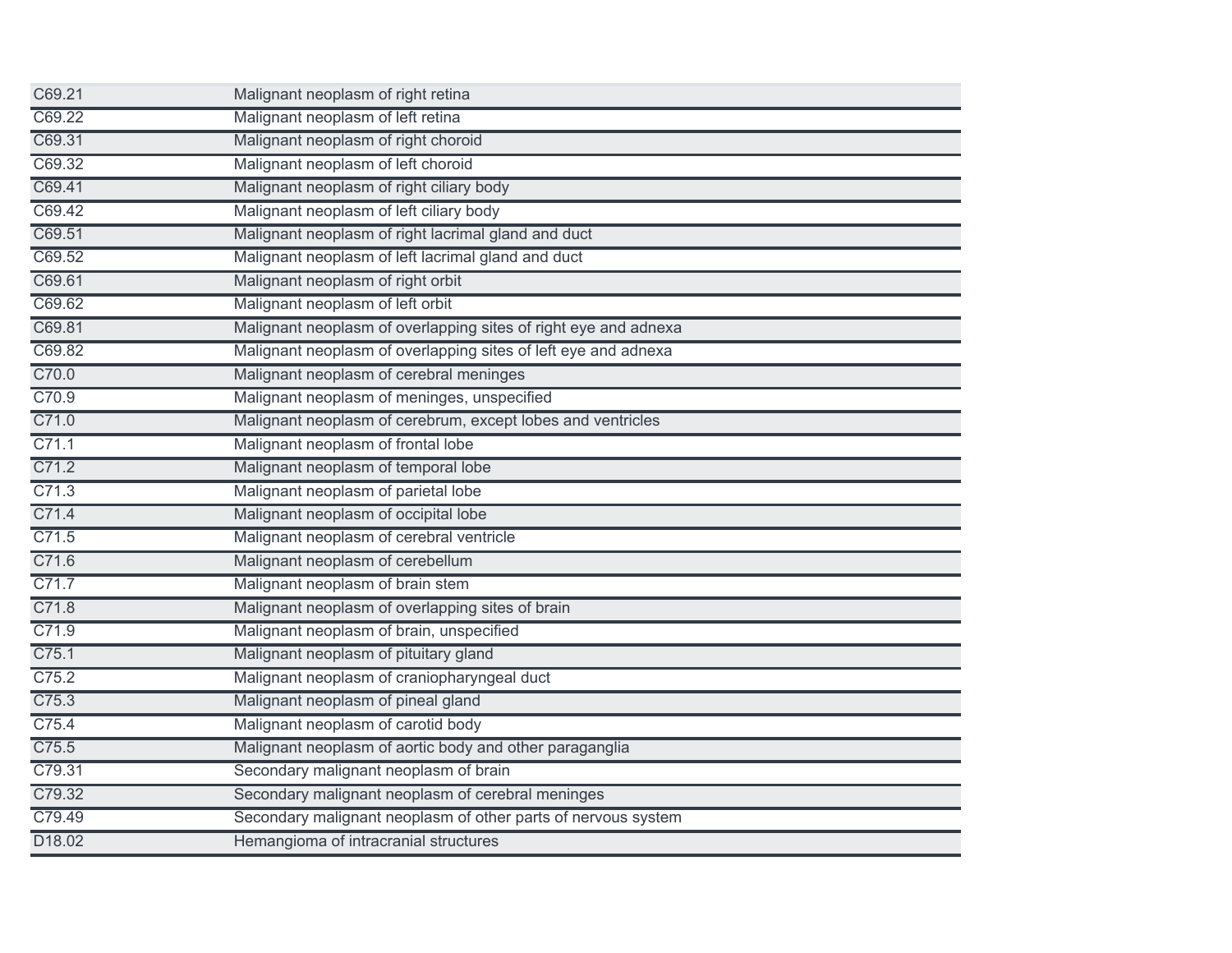| D18.09             | Hemangioma of other sites                                        |
|--------------------|------------------------------------------------------------------|
| D32.0              | Benign neoplasm of cerebral meninges                             |
| D32.9              | Benign neoplasm of meninges, unspecified                         |
| D33.0              | Benign neoplasm of brain, supratentorial                         |
| D33.1              | Benign neoplasm of brain, infratentorial                         |
| D33.3              | Benign neoplasm of cranial nerves                                |
| D35.2              | Benign neoplasm of pituitary gland                               |
| D35.3              | Benign neoplasm of craniopharyngeal duct                         |
| D35.4              | Benign neoplasm of pineal gland                                  |
| D35.5              | Benign neoplasm of carotid body                                  |
| D35.6              | Benign neoplasm of aortic body and other paraganglia             |
| D42.0              | Neoplasm of uncertain behavior of cerebral meninges              |
| D42.1              | Neoplasm of uncertain behavior of spinal meninges                |
| D42.9              | Neoplasm of uncertain behavior of meninges, unspecified          |
| $\overline{D43.0}$ | Neoplasm of uncertain behavior of brain, supratentorial          |
| $\overline{D43.1}$ | Neoplasm of uncertain behavior of brain, infratentorial          |
| $\overline{D43.4}$ | Neoplasm of uncertain behavior of spinal cord                    |
| D49.6              | Neoplasm of unspecified behavior of brain                        |
| F01.50             | Vascular dementia without behavioral disturbance                 |
| F01.51             | Vascular dementia with behavioral disturbance                    |
| $\overline{G08}$   | Intracranial and intraspinal phlebitis and thrombophlebitis      |
| G43.401            | Hemiplegic migraine, not intractable, with status migrainosus    |
| G43.409            | Hemiplegic migraine, not intractable, without status migrainosus |
| G43.411            | Hemiplegic migraine, intractable, with status migrainosus        |
| G43.419            | Hemiplegic migraine, intractable, without status migrainosus     |
| $\overline{G45.0}$ | Vertebro-basilar artery syndrome                                 |
| G45.3              | Amaurosis fugax                                                  |
| $\overline{G45.8}$ | Other transient cerebral ischemic attacks and related syndromes  |
| $\overline{G45.9}$ | Transient cerebral ischemic attack, unspecified                  |
| $\overline{G50.0}$ | <b>Trigeminal neuralgia</b>                                      |
| G50.8              | Other disorders of trigeminal nerve                              |
| H34.01             | Transient retinal artery occlusion, right eye                    |
| H34.02             | Transient retinal artery occlusion, left eye                     |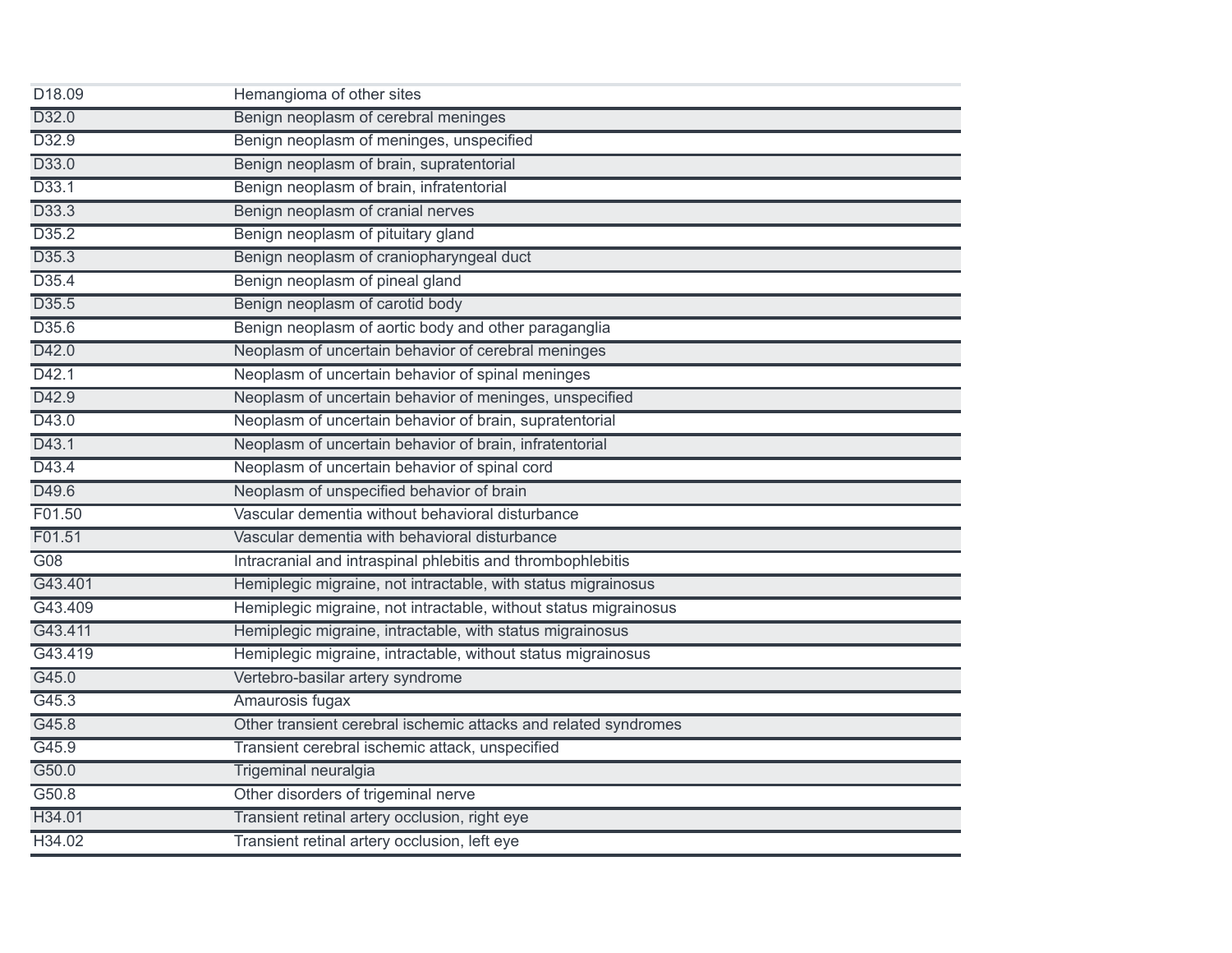| H34.03  | Transient retinal artery occlusion, bilateral                                  |
|---------|--------------------------------------------------------------------------------|
| H34.11  | Central retinal artery occlusion, right eye                                    |
| H34.12  | Central retinal artery occlusion, left eye                                     |
| H34.13  | Central retinal artery occlusion, bilateral                                    |
| H34.211 | Partial retinal artery occlusion, right eye                                    |
| H34.212 | Partial retinal artery occlusion, left eye                                     |
| H34.213 | Partial retinal artery occlusion, bilateral                                    |
| H34.231 | Retinal artery branch occlusion, right eye                                     |
| H34.232 | Retinal artery branch occlusion, left eye                                      |
| H34.233 | Retinal artery branch occlusion, bilateral                                     |
| H34.9   | Unspecified retinal vascular occlusion                                         |
| H47.021 | Hemorrhage in optic nerve sheath, right eye                                    |
| H47.022 | Hemorrhage in optic nerve sheath, left eye                                     |
| H47.023 | Hemorrhage in optic nerve sheath, bilateral                                    |
| H47.11  | Papilledema associated with increased intracranial pressure                    |
| H47.141 | Foster-Kennedy syndrome, right eye                                             |
| H47.142 | Foster-Kennedy syndrome, left eye                                              |
| H47.143 | Foster-Kennedy syndrome, bilateral                                             |
| H47.41  | Disorders of optic chiasm in (due to) inflammatory disorders                   |
| H47.42  | Disorders of optic chiasm in (due to) neoplasm                                 |
| H47.43  | Disorders of optic chiasm in (due to) vascular disorders                       |
| H47.49  | Disorders of optic chiasm in (due to) other disorders                          |
| H47.521 | Disorders of visual pathways in (due to) neoplasm, right side                  |
| H47.522 | Disorders of visual pathways in (due to) neoplasm, left side                   |
| H47.531 | Disorders of visual pathways in (due to) vascular disorders, right side        |
| H47.532 | Disorders of visual pathways in (due to) vascular disorders, left side         |
| H47.631 | Disorders of visual cortex in (due to) neoplasm, right side of brain           |
| H47.632 | Disorders of visual cortex in (due to) neoplasm, left side of brain            |
| H47.641 | Disorders of visual cortex in (due to) vascular disorders, right side of brain |
| H47.642 | Disorders of visual cortex in (due to) vascular disorders, left side of brain  |
| H49.01  | Third [oculomotor] nerve palsy, right eye                                      |
| H49.02  | Third [oculomotor] nerve palsy, left eye                                       |
| H49.03  | Third [oculomotor] nerve palsy, bilateral                                      |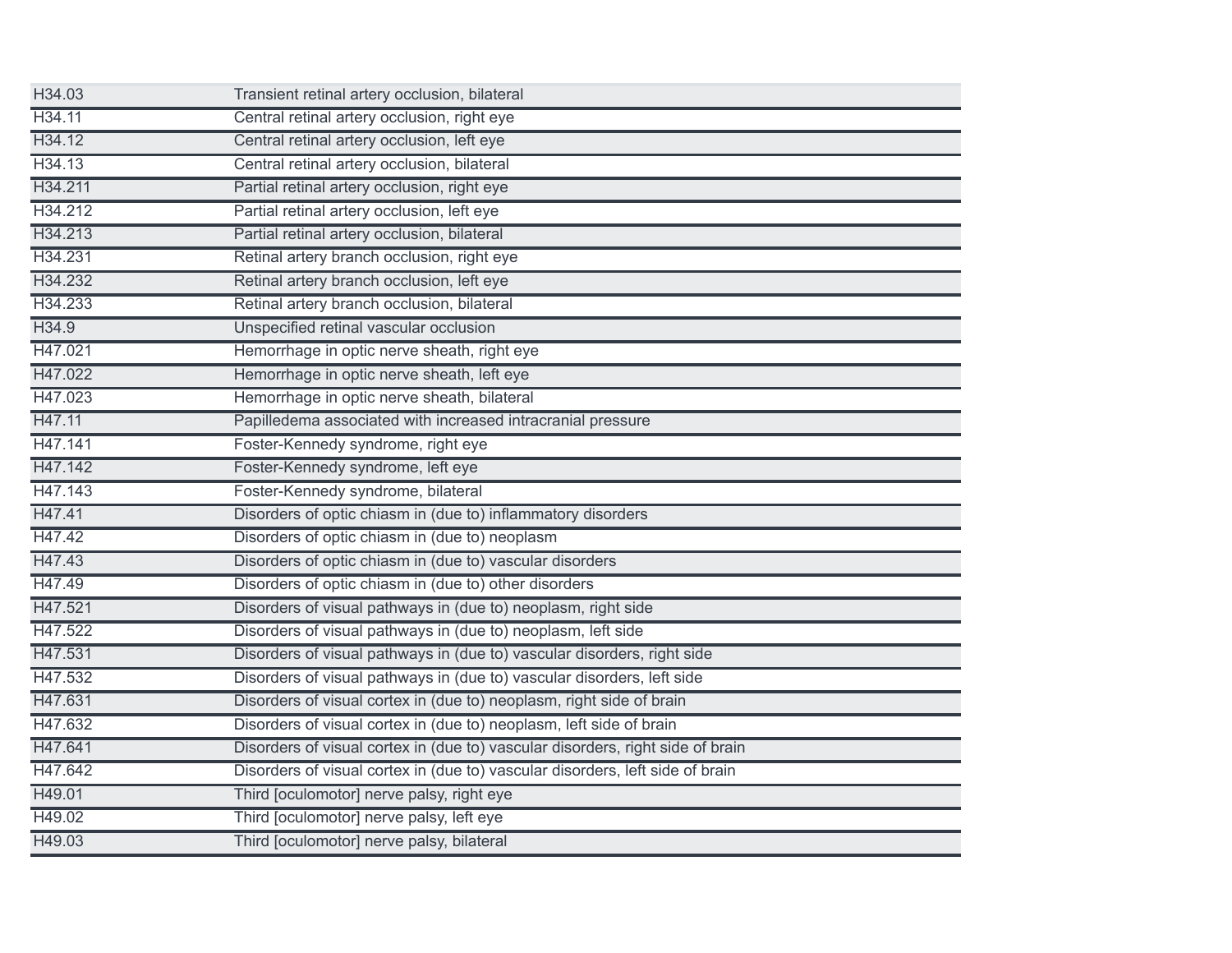| H49.11        | Fourth [trochlear] nerve palsy, right eye                                      |
|---------------|--------------------------------------------------------------------------------|
| H49.12        | Fourth [trochlear] nerve palsy, left eye                                       |
| H49.13        | Fourth [trochlear] nerve palsy, bilateral                                      |
| H49.21        | Sixth [abducent] nerve palsy, right eye                                        |
| H49.22        | Sixth [abducent] nerve palsy, left eye                                         |
| H49.23        | Sixth [abducent] nerve palsy, bilateral                                        |
| H53.121       | Transient visual loss, right eye                                               |
| H53.122       | Transient visual loss, left eye                                                |
| H53.123       | Transient visual loss, bilateral                                               |
| H53.131       | Sudden visual loss, right eye                                                  |
| H53.132       | Sudden visual loss, left eye                                                   |
| H53.133       | Sudden visual loss, bilateral                                                  |
| H53.40        | Unspecified visual field defects                                               |
| H53.461       | Homonymous bilateral field defects, right side                                 |
| H53.462       | Homonymous bilateral field defects, left side                                  |
| H53.47        | Heteronymous bilateral field defects                                           |
| H81.4         | Vertigo of central origin                                                      |
| H93.11        | Tinnitus, right ear                                                            |
| H93.12        | Tinnitus, left ear                                                             |
| H93.13        | Tinnitus, bilateral                                                            |
| H93.A1        | Pulsatile tinnitus, right ear                                                  |
| <b>H93.A2</b> | Pulsatile tinnitus, left ear                                                   |
| H93.A3        | Pulsatile tinnitus, bilateral                                                  |
| 126.02        | Saddle embolus of pulmonary artery with acute cor pulmonale                    |
| 126.92        | Saddle embolus of pulmonary artery without acute cor pulmonale                 |
| 160.01        | Nontraumatic subarachnoid hemorrhage from right carotid siphon and bifurcation |
| 160.02        | Nontraumatic subarachnoid hemorrhage from left carotid siphon and bifurcation  |
| 160.11        | Nontraumatic subarachnoid hemorrhage from right middle cerebral artery         |
| 160.12        | Nontraumatic subarachnoid hemorrhage from left middle cerebral artery          |
| 160.2         | Nontraumatic subarachnoid hemorrhage from anterior communicating artery        |
| 160.31        | Nontraumatic subarachnoid hemorrhage from right posterior communicating artery |
| 160.32        | Nontraumatic subarachnoid hemorrhage from left posterior communicating artery  |
| 160.4         | Nontraumatic subarachnoid hemorrhage from basilar artery                       |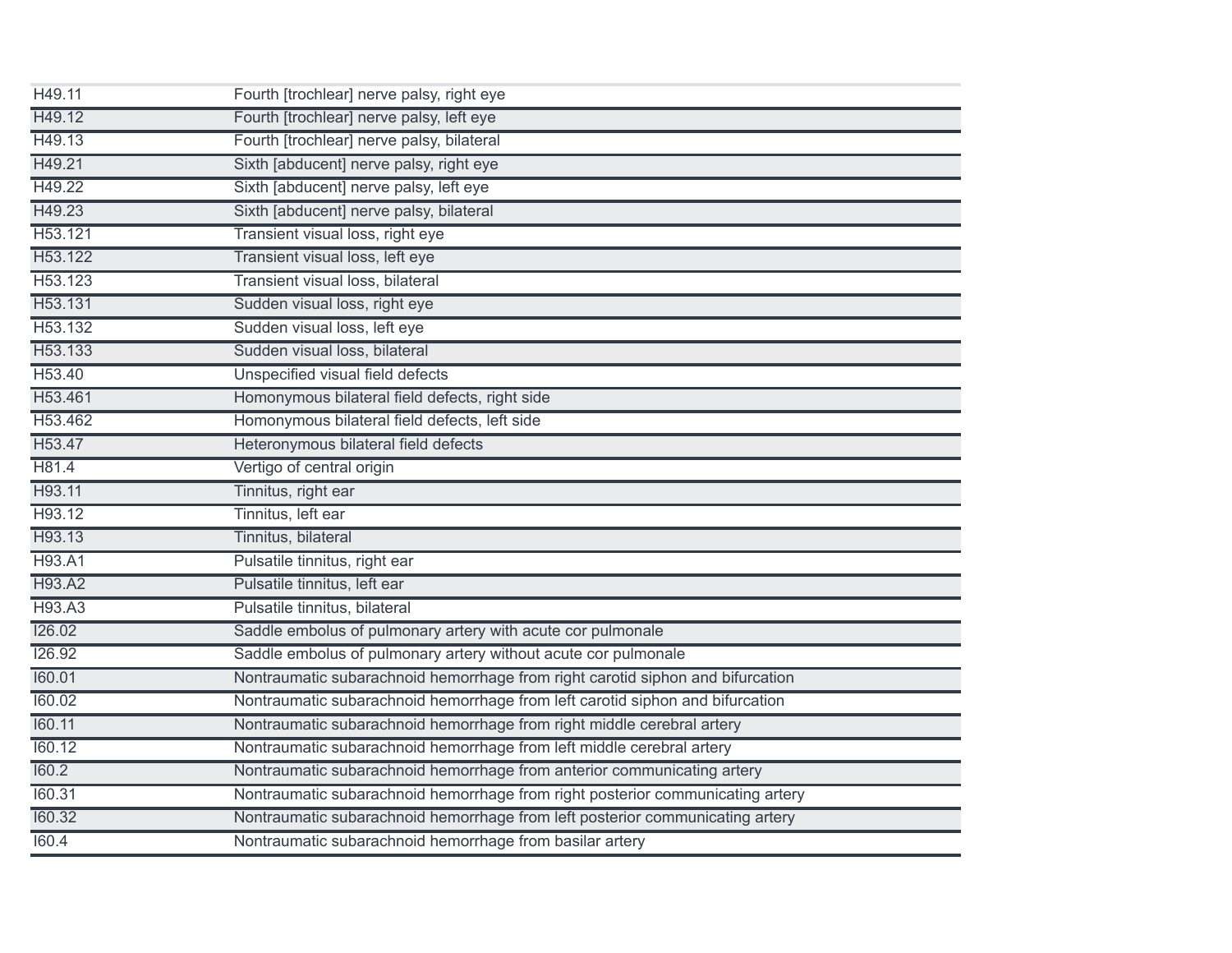| 160.51  | Nontraumatic subarachnoid hemorrhage from right vertebral artery        |
|---------|-------------------------------------------------------------------------|
| 160.52  | Nontraumatic subarachnoid hemorrhage from left vertebral artery         |
| 160.6   | Nontraumatic subarachnoid hemorrhage from other intracranial arteries   |
| 0.06    | Other nontraumatic subarachnoid hemorrhage                              |
| 161.0   | Nontraumatic intracerebral hemorrhage in hemisphere, subcortical        |
| 161.1   | Nontraumatic intracerebral hemorrhage in hemisphere, cortical           |
| 161.3   | Nontraumatic intracerebral hemorrhage in brain stem                     |
| 161.4   | Nontraumatic intracerebral hemorrhage in cerebellum                     |
| 161.5   | Nontraumatic intracerebral hemorrhage, intraventricular                 |
| 161.6   | Nontraumatic intracerebral hemorrhage, multiple localized               |
| 161.8   | Other nontraumatic intracerebral hemorrhage                             |
| 162.01  | Nontraumatic acute subdural hemorrhage                                  |
| 162.02  | Nontraumatic subacute subdural hemorrhage                               |
| 162.03  | Nontraumatic chronic subdural hemorrhage                                |
| 162.1   | Nontraumatic extradural hemorrhage                                      |
| 162.9   | Nontraumatic intracranial hemorrhage, unspecified                       |
| 163.00  | Cerebral infarction due to thrombosis of unspecified precerebral artery |
| 163.011 | Cerebral infarction due to thrombosis of right vertebral artery         |
| 163.012 | Cerebral infarction due to thrombosis of left vertebral artery          |
| 163.013 | Cerebral infarction due to thrombosis of bilateral vertebral arteries   |
| 163.02  | Cerebral infarction due to thrombosis of basilar artery                 |
| 163.031 | Cerebral infarction due to thrombosis of right carotid artery           |
| 163.032 | Cerebral infarction due to thrombosis of left carotid artery            |
| 163.033 | Cerebral infarction due to thrombosis of bilateral carotid arteries     |
| 163.09  | Cerebral infarction due to thrombosis of other precerebral artery       |
| 163.10  | Cerebral infarction due to embolism of unspecified precerebral artery   |
| 163.111 | Cerebral infarction due to embolism of right vertebral artery           |
| 163.112 | Cerebral infarction due to embolism of left vertebral artery            |
| 163.113 | Cerebral infarction due to embolism of bilateral vertebral arteries     |
| 163.12  | Cerebral infarction due to embolism of basilar artery                   |
| 163.131 | Cerebral infarction due to embolism of right carotid artery             |
| 163.132 | Cerebral infarction due to embolism of left carotid artery              |
| 163.133 | Cerebral infarction due to embolism of bilateral carotid arteries       |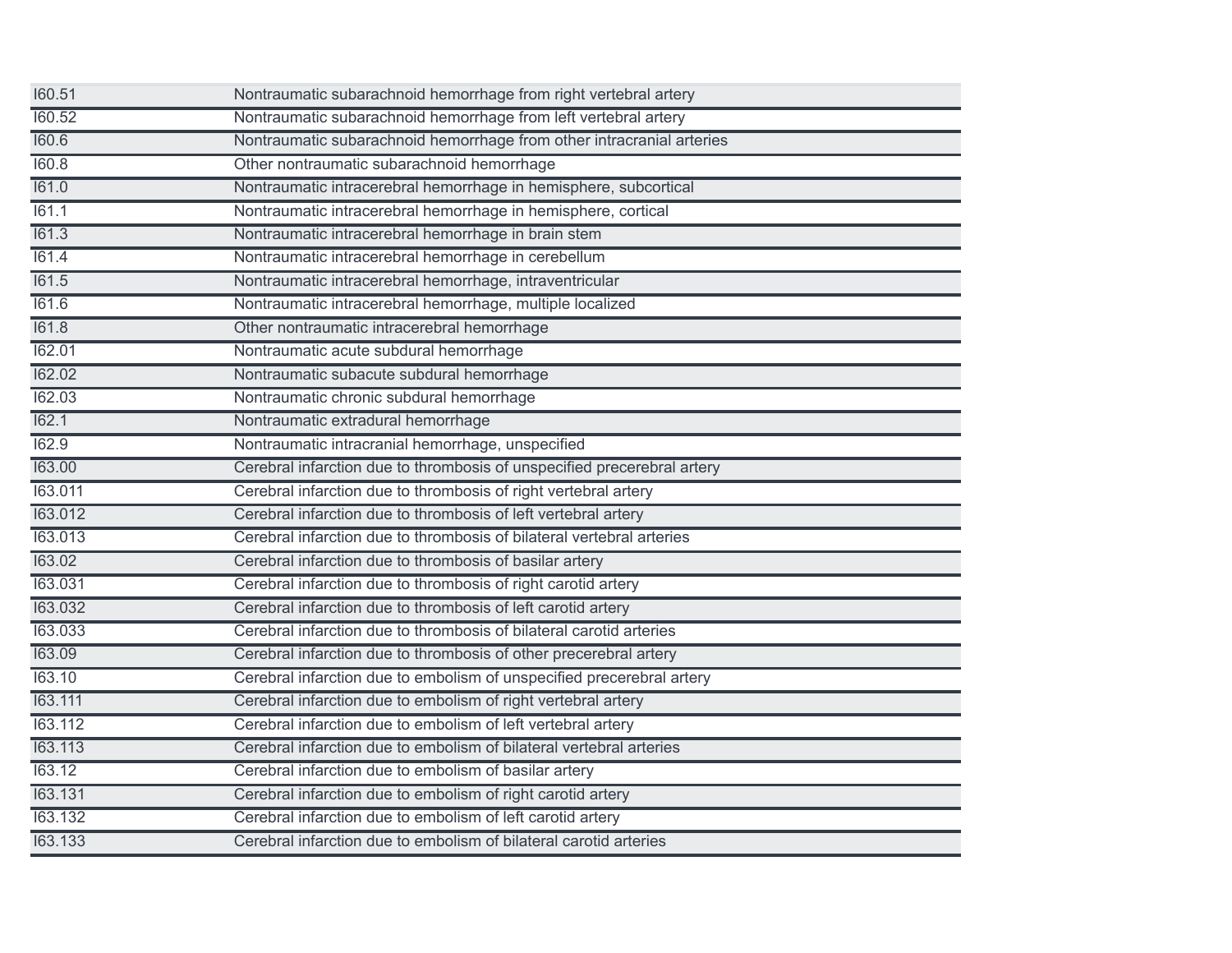| 163.19  | Cerebral infarction due to embolism of other precerebral artery                              |
|---------|----------------------------------------------------------------------------------------------|
| 163.211 | Cerebral infarction due to unspecified occlusion or stenosis of right vertebral artery       |
| 163.212 | Cerebral infarction due to unspecified occlusion or stenosis of left vertebral artery        |
| 163.213 | Cerebral infarction due to unspecified occlusion or stenosis of bilateral vertebral arteries |
| 163.22  | Cerebral infarction due to unspecified occlusion or stenosis of basilar artery               |
| 163.231 | Cerebral infarction due to unspecified occlusion or stenosis of right carotid arteries       |
| 163.232 | Cerebral infarction due to unspecified occlusion or stenosis of left carotid arteries        |
| 163.233 | Cerebral infarction due to unspecified occlusion or stenosis of bilateral carotid arteries   |
| 163.29  | Cerebral infarction due to unspecified occlusion or stenosis of other precerebral arteries   |
| 163.311 | Cerebral infarction due to thrombosis of right middle cerebral artery                        |
| 163.312 | Cerebral infarction due to thrombosis of left middle cerebral artery                         |
| 163.313 | Cerebral infarction due to thrombosis of bilateral middle cerebral arteries                  |
| 163.321 | Cerebral infarction due to thrombosis of right anterior cerebral artery                      |
| 163.322 | Cerebral infarction due to thrombosis of left anterior cerebral artery                       |
| 163.323 | Cerebral infarction due to thrombosis of bilateral anterior cerebral arteries                |
| 163.331 | Cerebral infarction due to thrombosis of right posterior cerebral artery                     |
| 163.332 | Cerebral infarction due to thrombosis of left posterior cerebral artery                      |
| 163.333 | Cerebral infarction due to thrombosis of bilateral posterior cerebral arteries               |
| 163.341 | Cerebral infarction due to thrombosis of right cerebellar artery                             |
| 163.342 | Cerebral infarction due to thrombosis of left cerebellar artery                              |
| 163.343 | Cerebral infarction due to thrombosis of bilateral cerebellar arteries                       |
| 163.39  | Cerebral infarction due to thrombosis of other cerebral artery                               |
| 163.411 | Cerebral infarction due to embolism of right middle cerebral artery                          |
| 163.412 | Cerebral infarction due to embolism of left middle cerebral artery                           |
| 163.413 | Cerebral infarction due to embolism of bilateral middle cerebral arteries                    |
| 163.421 | Cerebral infarction due to embolism of right anterior cerebral artery                        |
| 163.422 | Cerebral infarction due to embolism of left anterior cerebral artery                         |
| 163.423 | Cerebral infarction due to embolism of bilateral anterior cerebral arteries                  |
| 163.431 | Cerebral infarction due to embolism of right posterior cerebral artery                       |
| 163.432 | Cerebral infarction due to embolism of left posterior cerebral artery                        |
| 163.433 | Cerebral infarction due to embolism of bilateral posterior cerebral arteries                 |
| 163.441 | Cerebral infarction due to embolism of right cerebellar artery                               |
| 163.442 | Cerebral infarction due to embolism of left cerebellar artery                                |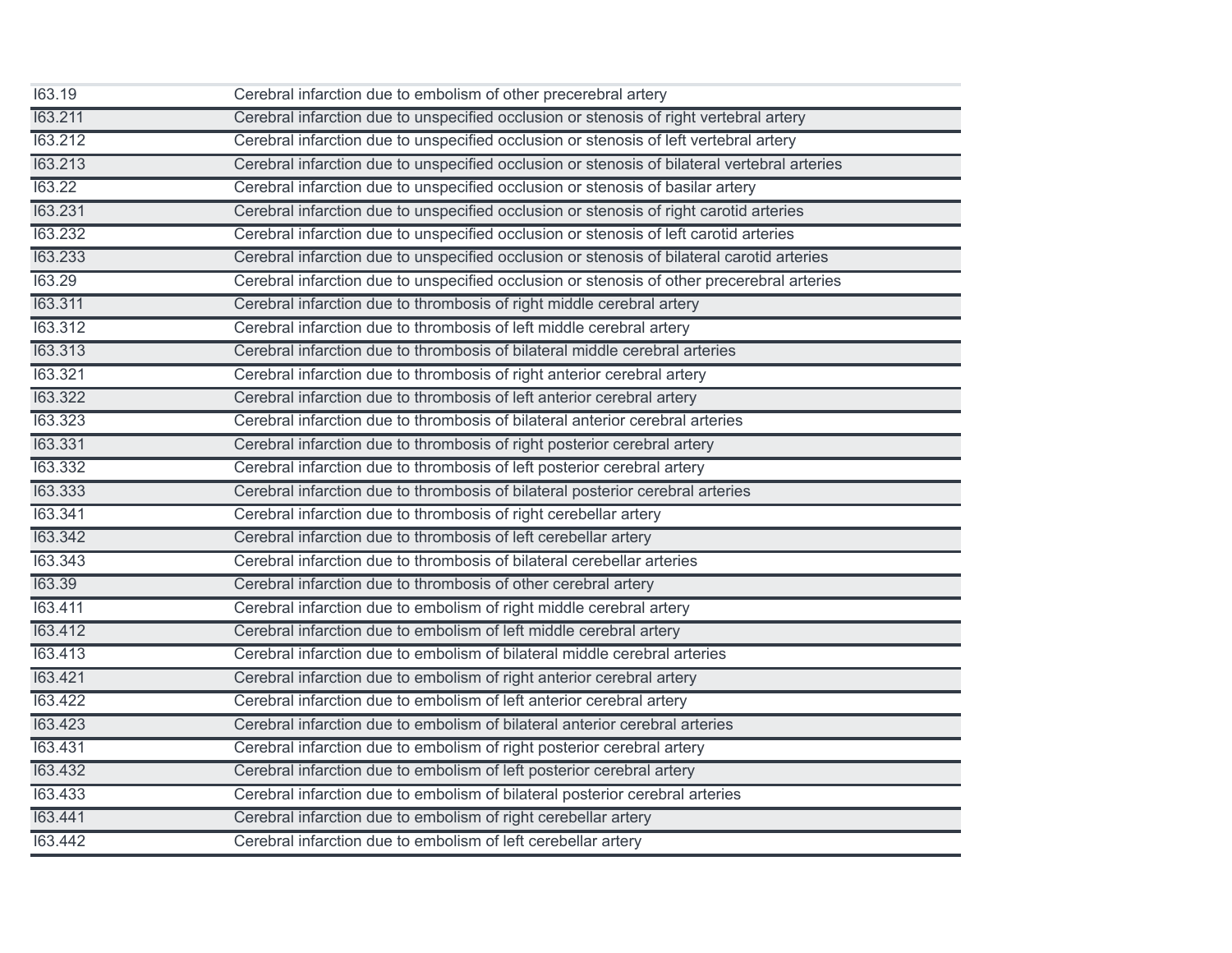| 163.443 | Cerebral infarction due to embolism of bilateral cerebellar arteries                                  |
|---------|-------------------------------------------------------------------------------------------------------|
| 163.49  | Cerebral infarction due to embolism of other cerebral artery                                          |
| 163.511 | Cerebral infarction due to unspecified occlusion or stenosis of right middle cerebral artery          |
| 163.512 | Cerebral infarction due to unspecified occlusion or stenosis of left middle cerebral artery           |
| 163.513 | Cerebral infarction due to unspecified occlusion or stenosis of bilateral middle cerebral arteries    |
| 163.521 | Cerebral infarction due to unspecified occlusion or stenosis of right anterior cerebral artery        |
| 163.522 | Cerebral infarction due to unspecified occlusion or stenosis of left anterior cerebral artery         |
| 163.523 | Cerebral infarction due to unspecified occlusion or stenosis of bilateral anterior cerebral arteries  |
| 163.531 | Cerebral infarction due to unspecified occlusion or stenosis of right posterior cerebral artery       |
| 163.532 | Cerebral infarction due to unspecified occlusion or stenosis of left posterior cerebral artery        |
| 163.533 | Cerebral infarction due to unspecified occlusion or stenosis of bilateral posterior cerebral arteries |
| 163.541 | Cerebral infarction due to unspecified occlusion or stenosis of right cerebellar artery               |
| 163.542 | Cerebral infarction due to unspecified occlusion or stenosis of left cerebellar artery                |
| 163.543 | Cerebral infarction due to unspecified occlusion or stenosis of bilateral cerebellar arteries         |
| 163.59  | Cerebral infarction due to unspecified occlusion or stenosis of other cerebral artery                 |
| 163.6   | Cerebral infarction due to cerebral venous thrombosis, nonpyogenic                                    |
| 163.81  | Other cerebral infarction due to occlusion or stenosis of small artery                                |
| 163.89  | Other cerebral infarction                                                                             |
| 165.01  | Occlusion and stenosis of right vertebral artery                                                      |
| 165.02  | Occlusion and stenosis of left vertebral artery                                                       |
| 165.03  | Occlusion and stenosis of bilateral vertebral arteries                                                |
| 165.1   | Occlusion and stenosis of basilar artery                                                              |
| 165.21  | Occlusion and stenosis of right carotid artery                                                        |
| 165.22  | Occlusion and stenosis of left carotid artery                                                         |
| 165.23  | Occlusion and stenosis of bilateral carotid arteries                                                  |
| 165.8   | Occlusion and stenosis of other precerebral arteries                                                  |
| 165.9   | Occlusion and stenosis of unspecified precerebral artery                                              |
| 166.01  | Occlusion and stenosis of right middle cerebral artery                                                |
| 166.02  | Occlusion and stenosis of left middle cerebral artery                                                 |
| 166.03  | Occlusion and stenosis of bilateral middle cerebral arteries                                          |
| 166.11  | Occlusion and stenosis of right anterior cerebral artery                                              |
| 166.12  | Occlusion and stenosis of left anterior cerebral artery                                               |
| 166.13  | Occlusion and stenosis of bilateral anterior cerebral arteries                                        |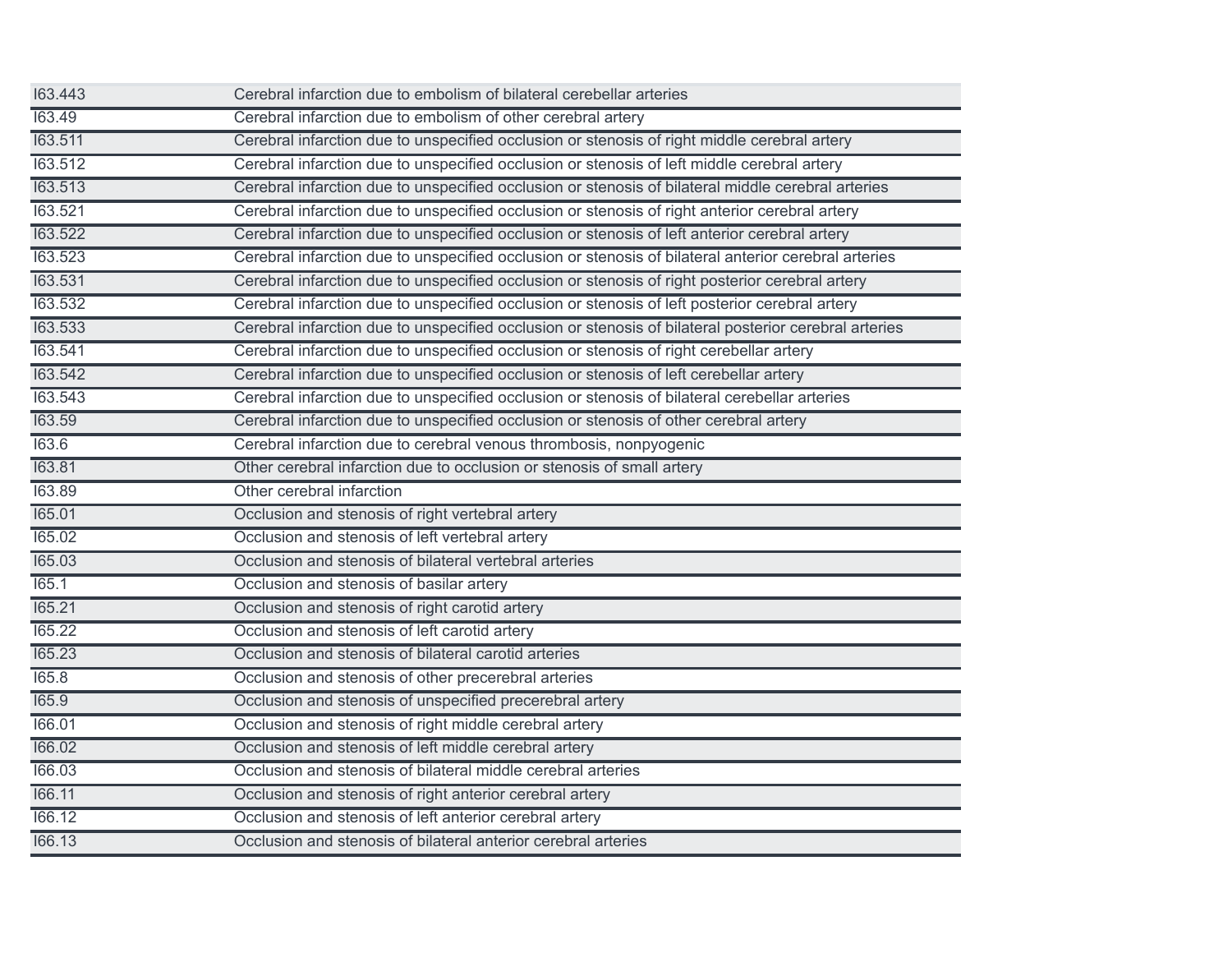| 166.21           | Occlusion and stenosis of right posterior cerebral artery         |  |
|------------------|-------------------------------------------------------------------|--|
| 166.22           | Occlusion and stenosis of left posterior cerebral artery          |  |
| 166.23           | Occlusion and stenosis of bilateral posterior cerebral arteries   |  |
| 166.3            | Occlusion and stenosis of cerebellar arteries                     |  |
| 166.8            | Occlusion and stenosis of other cerebral arteries                 |  |
| 167.1            | Cerebral aneurysm, nonruptured                                    |  |
| 167.89           | Other cerebrovascular disease                                     |  |
| 168.2            | Cerebral arteritis in other diseases classified elsewhere         |  |
| 172.0            | Aneurysm of carotid artery                                        |  |
| 172.5            | Aneurysm of other precerebral arteries                            |  |
| 172.6            | Aneurysm of vertebral artery                                      |  |
| 172.8            | Aneurysm of other specified arteries                              |  |
| $\overline{176}$ | Septic arterial embolism                                          |  |
| 177.0            | Arteriovenous fistula, acquired                                   |  |
| 177.1            | Stricture of artery                                               |  |
| 177.2            | Rupture of artery                                                 |  |
| 177.3            | Arterial fibromuscular dysplasia                                  |  |
| 177.5            | Necrosis of artery                                                |  |
| 177.6            | Arteritis, unspecified                                            |  |
| 177.71           | Dissection of carotid artery                                      |  |
| 177.74           | Dissection of vertebral artery                                    |  |
| 177.75           | Dissection of other precerebral arteries                          |  |
| 177.89           | Other specified disorders of arteries and arterioles              |  |
| <b>182.C11</b>   | Acute embolism and thrombosis of right internal jugular vein      |  |
| <b>182.C12</b>   | Acute embolism and thrombosis of left internal jugular vein       |  |
| <b>182.C13</b>   | Acute embolism and thrombosis of internal jugular vein, bilateral |  |
| M30.0            | Polyarteritis nodosa                                              |  |
| M31.5            | Giant cell arteritis with polymyalgia rheumatica                  |  |
| M31.6            | Other giant cell arteritis                                        |  |
| M32.19           | Other organ or system involvement in systemic lupus erythematosus |  |
| M32.8            | Other forms of systemic lupus erythematosus                       |  |
| Q28.2            | Arteriovenous malformation of cerebral vessels                    |  |
| Q28.3            | Other malformations of cerebral vessels                           |  |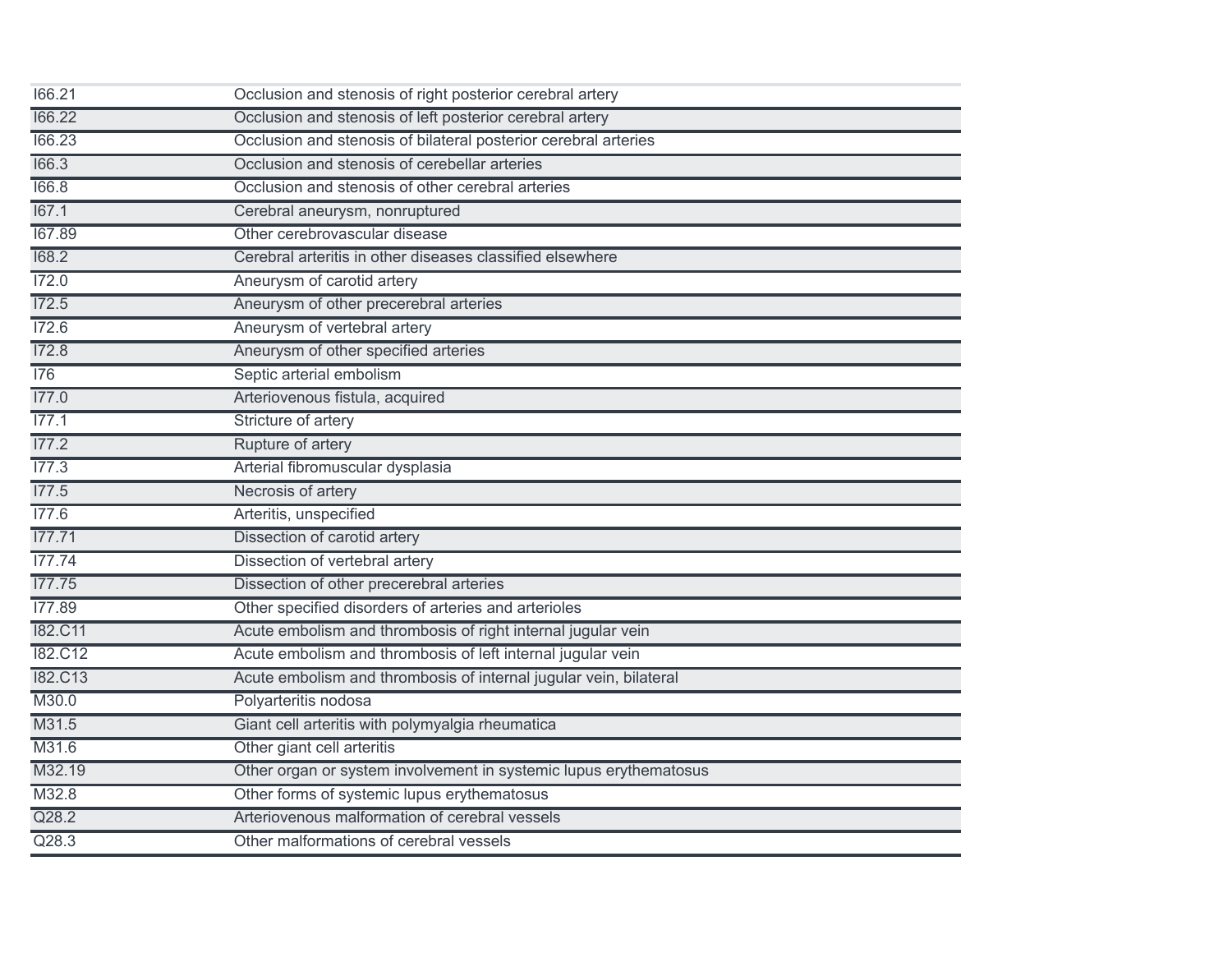| Q61.3               | Polycystic kidney, unspecified                                                                                                                                                                                                                                                                                            |
|---------------------|---------------------------------------------------------------------------------------------------------------------------------------------------------------------------------------------------------------------------------------------------------------------------------------------------------------------------|
| Q85.00              | Neurofibromatosis, unspecified                                                                                                                                                                                                                                                                                            |
| Q85.01              | Neurofibromatosis, type 1                                                                                                                                                                                                                                                                                                 |
| Q85.02              | Neurofibromatosis, type 2                                                                                                                                                                                                                                                                                                 |
| R <sub>22.0</sub>   | Localized swelling, mass and lump, head                                                                                                                                                                                                                                                                                   |
| R22.1               | Localized swelling, mass and lump, neck                                                                                                                                                                                                                                                                                   |
| R29.5               | <b>Transient paralysis</b>                                                                                                                                                                                                                                                                                                |
| R29.6*              | <b>Repeated falls</b>                                                                                                                                                                                                                                                                                                     |
| R29.818*            | Other symptoms and signs involving the nervous system                                                                                                                                                                                                                                                                     |
| R29.898*            | Other symptoms and signs involving the musculoskeletal system                                                                                                                                                                                                                                                             |
| R42                 | Dizziness and giddiness                                                                                                                                                                                                                                                                                                   |
| R55                 | Syncope and collapse                                                                                                                                                                                                                                                                                                      |
| R90.0               | Intracranial space-occupying lesion found on diagnostic imaging of central nervous system                                                                                                                                                                                                                                 |
| R90.82              | White matter disease, unspecified                                                                                                                                                                                                                                                                                         |
| R93.0               | Abnormal findings on diagnostic imaging of skull and head, not elsewhere classified                                                                                                                                                                                                                                       |
| S05.41XA - S05.41XS | Penetrating wound of orbit with or without foreign body, right eye, initial encounter - Penetrating wound<br>of orbit with or without foreign body, right eye, sequela                                                                                                                                                    |
| S05.42XA - S05.42XS | Penetrating wound of orbit with or without foreign body, left eye, initial encounter - Penetrating wound of<br>orbit with or without foreign body, left eye, sequela                                                                                                                                                      |
| S06.4X0A - S06.4X0S | Epidural hemorrhage without loss of consciousness, initial encounter - Epidural hemorrhage without loss<br>of consciousness, sequela                                                                                                                                                                                      |
| S06.4X1A - S06.4X1S | Epidural hemorrhage with loss of consciousness of 30 minutes or less, initial encounter - Epidural<br>hemorrhage with loss of consciousness of 30 minutes or less, sequela                                                                                                                                                |
| S06.4X2A - S06.4X2S | Epidural hemorrhage with loss of consciousness of 31 minutes to 59 minutes, initial encounter - Epidural<br>hemorrhage with loss of consciousness of 31 minutes to 59 minutes, sequela                                                                                                                                    |
| S06.4X3A - S06.4X3S | Epidural hemorrhage with loss of consciousness of 1 hour to 5 hours 59 minutes, initial encounter -<br>Epidural hemorrhage with loss of consciousness of 1 hour to 5 hours 59 minutes, sequela                                                                                                                            |
| S06.4X4A - S06.4X4S | Epidural hemorrhage with loss of consciousness of 6 hours to 24 hours, initial encounter - Epidural<br>hemorrhage with loss of consciousness of 6 hours to 24 hours, sequela                                                                                                                                              |
| S06.4X5A - S06.4X5S | Epidural hemorrhage with loss of consciousness greater than 24 hours with return to pre-existing<br>conscious level, initial encounter - Epidural hemorrhage with loss of consciousness greater than 24<br>hours with return to pre-existing conscious level, sequela                                                     |
| S06.4X6A - S06.4X6S | Epidural hemorrhage with loss of consciousness greater than 24 hours without return to pre-existing<br>conscious level with patient surviving, initial encounter - Epidural hemorrhage with loss of consciousness<br>greater than 24 hours without return to pre-existing conscious level with patient surviving, sequela |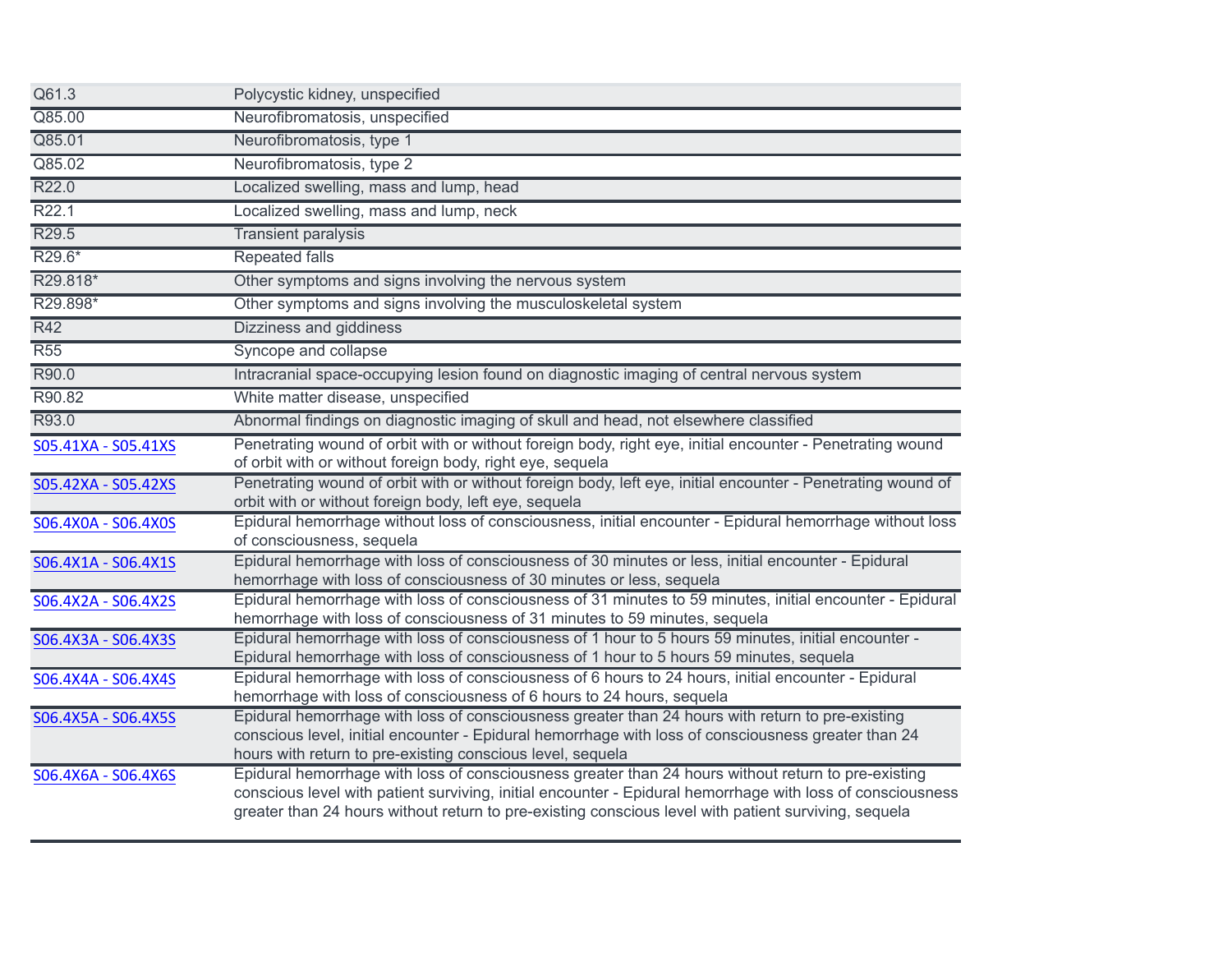| S06.4X9A - S06.4X9S | Epidural hemorrhage with loss of consciousness of unspecified duration, initial encounter - Epidural<br>hemorrhage with loss of consciousness of unspecified duration, sequela                                                                                                                                                                    |
|---------------------|---------------------------------------------------------------------------------------------------------------------------------------------------------------------------------------------------------------------------------------------------------------------------------------------------------------------------------------------------|
| S06.5X0A - S06.5X0S | Traumatic subdural hemorrhage without loss of consciousness, initial encounter - Traumatic subdural<br>hemorrhage without loss of consciousness, sequela                                                                                                                                                                                          |
| S06.5X1A - S06.5X1S | Traumatic subdural hemorrhage with loss of consciousness of 30 minutes or less, initial encounter -<br>Traumatic subdural hemorrhage with loss of consciousness of 30 minutes or less, sequela                                                                                                                                                    |
| S06.5X2A - S06.5X2S | Traumatic subdural hemorrhage with loss of consciousness of 31 minutes to 59 minutes, initial<br>encounter - Traumatic subdural hemorrhage with loss of consciousness of 31 minutes to 59 minutes,<br>sequela                                                                                                                                     |
| S06.5X3A - S06.5X3S | Traumatic subdural hemorrhage with loss of consciousness of 1 hour to 5 hours 59 minutes, initial<br>encounter - Traumatic subdural hemorrhage with loss of consciousness of 1 hour to 5 hours 59 minutes,<br>sequela                                                                                                                             |
| S06.5X4A - S06.5X4S | Traumatic subdural hemorrhage with loss of consciousness of 6 hours to 24 hours, initial encounter -<br>Traumatic subdural hemorrhage with loss of consciousness of 6 hours to 24 hours, sequela                                                                                                                                                  |
| S06.5X5A - S06.5X5S | Traumatic subdural hemorrhage with loss of consciousness greater than 24 hours with return to pre-<br>existing conscious level, initial encounter - Traumatic subdural hemorrhage with loss of consciousness<br>greater than 24 hours with return to pre-existing conscious level, sequela                                                        |
| S06.5X6A - S06.5X6S | Traumatic subdural hemorrhage with loss of consciousness greater than 24 hours without return to pre-<br>existing conscious level with patient surviving, initial encounter - Traumatic subdural hemorrhage with<br>loss of consciousness greater than 24 hours without return to pre-existing conscious level with patient<br>surviving, sequela |
| S06.5X9A - S06.5X9S | Traumatic subdural hemorrhage with loss of consciousness of unspecified duration, initial encounter -<br>Traumatic subdural hemorrhage with loss of consciousness of unspecified duration, sequela                                                                                                                                                |
| S06.6X0A - S06.6X0S | Traumatic subarachnoid hemorrhage without loss of consciousness, initial encounter - Traumatic<br>subarachnoid hemorrhage without loss of consciousness, sequela                                                                                                                                                                                  |
| S06.6X1A - S06.6X1S | Traumatic subarachnoid hemorrhage with loss of consciousness of 30 minutes or less, initial encounter -<br>Traumatic subarachnoid hemorrhage with loss of consciousness of 30 minutes or less, sequela                                                                                                                                            |
| S06.6X2A - S06.6X2S | Traumatic subarachnoid hemorrhage with loss of consciousness of 31 minutes to 59 minutes, initial<br>encounter - Traumatic subarachnoid hemorrhage with loss of consciousness of 31 minutes to 59<br>minutes, sequela                                                                                                                             |
| S06.6X3A - S06.6X3S | Traumatic subarachnoid hemorrhage with loss of consciousness of 1 hour to 5 hours 59 minutes, initial<br>encounter - Traumatic subarachnoid hemorrhage with loss of consciousness of 1 hour to 5 hours 59<br>minutes, sequela                                                                                                                     |
| S06.6X4A - S06.6X4S | Traumatic subarachnoid hemorrhage with loss of consciousness of 6 hours to 24 hours, initial encounter<br>- Traumatic subarachnoid hemorrhage with loss of consciousness of 6 hours to 24 hours, sequela                                                                                                                                          |
| S06.6X5A - S06.6X5S | Traumatic subarachnoid hemorrhage with loss of consciousness greater than 24 hours with return to pre-<br>existing conscious level, initial encounter - Traumatic subarachnoid hemorrhage with loss of<br>consciousness greater than 24 hours with return to pre-existing conscious level, sequela                                                |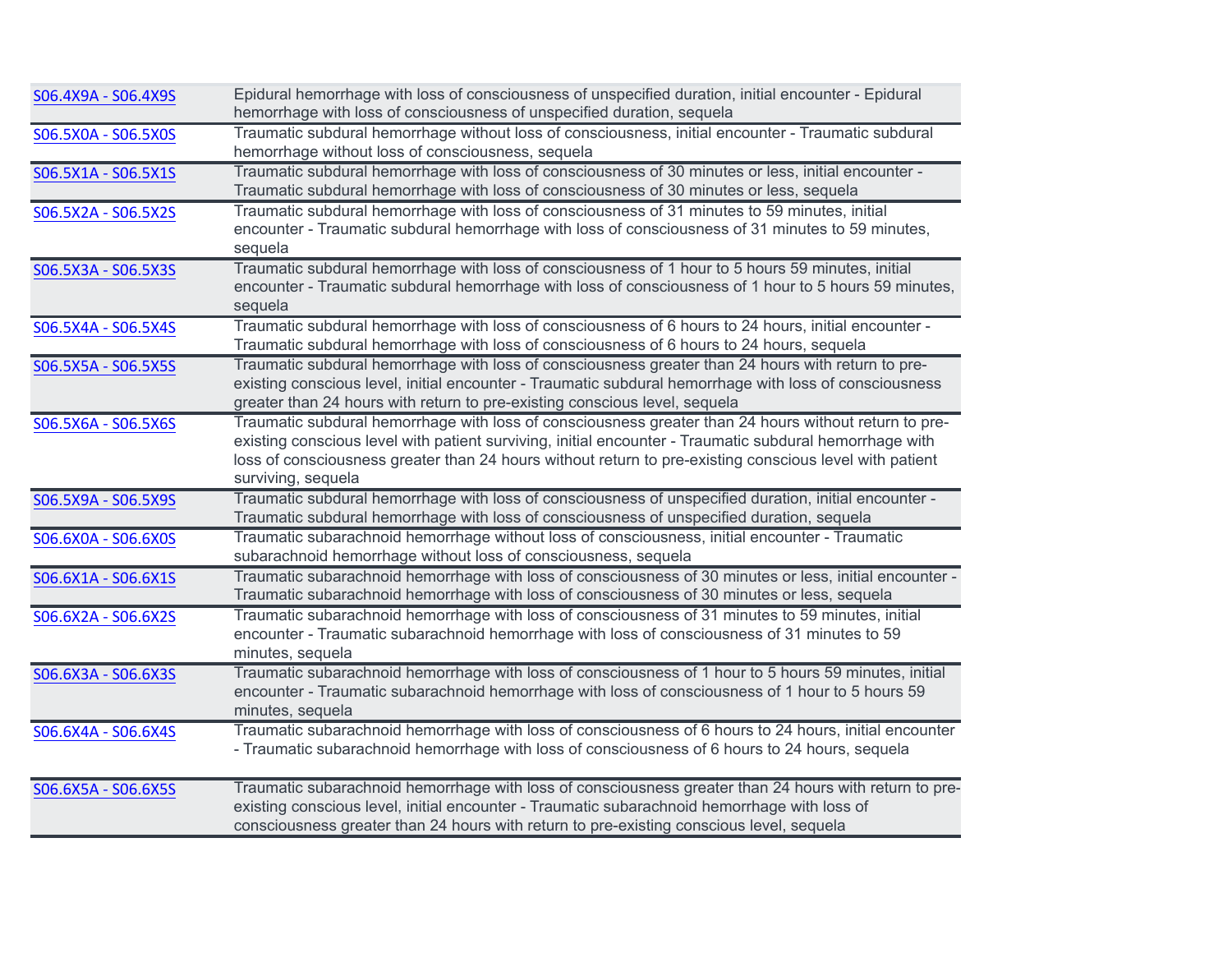| S06.6X6A - S06.6X6S | Traumatic subarachnoid hemorrhage with loss of consciousness greater than 24 hours without return to<br>pre-existing conscious level with patient surviving, initial encounter - Traumatic subarachnoid<br>hemorrhage with loss of consciousness greater than 24 hours without return to pre-existing conscious |
|---------------------|-----------------------------------------------------------------------------------------------------------------------------------------------------------------------------------------------------------------------------------------------------------------------------------------------------------------|
|                     | level with patient surviving, sequela                                                                                                                                                                                                                                                                           |
| S06.6X9A - S06.6X9S | Traumatic subarachnoid hemorrhage with loss of consciousness of unspecified duration, initial<br>encounter - Traumatic subarachnoid hemorrhage with loss of consciousness of unspecified duration,<br>sequela                                                                                                   |
| S09.0XXA - S09.0XXS | Injury of blood vessels of head, not elsewhere classified, initial encounter - Injury of blood vessels of<br>head, not elsewhere classified, sequela                                                                                                                                                            |
| S15.001A - S15.001S | Unspecified injury of right carotid artery, initial encounter - Unspecified injury of right carotid artery,<br>sequela                                                                                                                                                                                          |
| S15.002A - S15.002S | Unspecified injury of left carotid artery, initial encounter - Unspecified injury of left carotid artery, sequela                                                                                                                                                                                               |
| S15.011A - S15.011S | Minor laceration of right carotid artery, initial encounter - Minor laceration of right carotid artery, sequela                                                                                                                                                                                                 |
| S15.012A - S15.012S | Minor laceration of left carotid artery, initial encounter - Minor laceration of left carotid artery, sequela                                                                                                                                                                                                   |
| S15.019A - S15.019S | Minor laceration of unspecified carotid artery, initial encounter - Minor laceration of unspecified carotid<br>artery, sequela                                                                                                                                                                                  |
| S15.021A - S15.021S | Major laceration of right carotid artery, initial encounter - Major laceration of right carotid artery, sequela                                                                                                                                                                                                 |
| S15.022A - S15.022S | Major laceration of left carotid artery, initial encounter - Major laceration of left carotid artery, sequela                                                                                                                                                                                                   |
| S15.029A - S15.029S | Major laceration of unspecified carotid artery, initial encounter - Major laceration of unspecified carotid<br>artery, sequela                                                                                                                                                                                  |
| S15.091A - S15.091S | Other specified injury of right carotid artery, initial encounter - Other specified injury of right carotid<br>artery, sequela                                                                                                                                                                                  |
| S15.092A - S15.092S | Other specified injury of left carotid artery, initial encounter - Other specified injury of left carotid artery,<br>sequela                                                                                                                                                                                    |
| S15.101A - S15.101S | Unspecified injury of right vertebral artery, initial encounter - Unspecified injury of right vertebral artery,<br>sequela                                                                                                                                                                                      |
| S15.102A - S15.102S | Unspecified injury of left vertebral artery, initial encounter - Unspecified injury of left vertebral artery,<br>sequela                                                                                                                                                                                        |
| S15.111A - S15.111S | Minor laceration of right vertebral artery, initial encounter - Minor laceration of right vertebral artery,<br>sequela                                                                                                                                                                                          |
| S15.112A - S15.112S | Minor laceration of left vertebral artery, initial encounter - Minor laceration of left vertebral artery, sequela                                                                                                                                                                                               |
| S15.121A - S15.121S | Major laceration of right vertebral artery, initial encounter - Major laceration of right vertebral artery,<br>sequela                                                                                                                                                                                          |
| S15.122A - S15.122S | Major laceration of left vertebral artery, initial encounter - Major laceration of left vertebral artery, sequela                                                                                                                                                                                               |
| S15.8XXA - S15.8XXS | Injury of other specified blood vessels at neck level, initial encounter - Injury of other specified blood<br>vessels at neck level, sequela                                                                                                                                                                    |